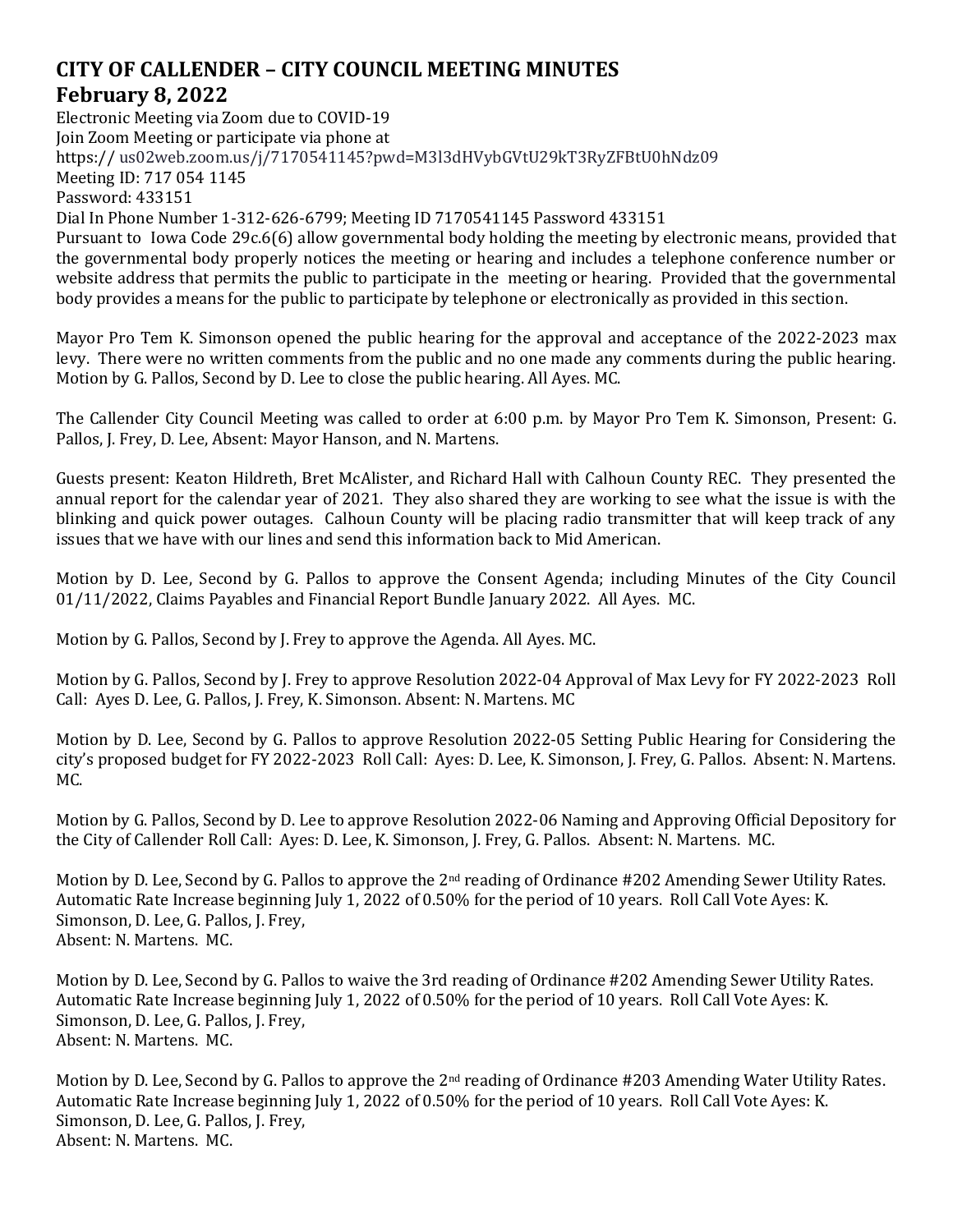Motion by D. Lee, Second by G. Pallos to waive the 3rd reading of Ordinance #203 Amending Water Utility Rates. Automatic Rate Increase beginning July 1, 2022 of 0.50% for the period of 10 years. Roll Call Vote Ayes: K. Simonson, D. Lee, G. Pallos, J. Frey, Absent: N. Martens. MC.

Motion by G. Pallos, Second by J. Frey to approve the  $2^{nd}$  reading of Ordinance #204 Amending Electric Utility Rates. Automatic Rate Increase beginning July 1, 2022 of 0.25% for the period of 10 years. Roll Call Vote Ayes: K. Simonson, D. Lee, G. Pallos, J. Frey, Absent: N. Martens. MC.

Motion by D. Lee, Second by G. Pallos to waive the  $3<sup>rd</sup>$  reading of Ordinance #204 Amending Electric Utility Rates. Automatic Rate Increase beginning July 1, 2022 of 0.25% for the period of 10 years. Roll Call Vote Ayes: K. Simonson, D. Lee, G. Pallos, J. Frey, Absent: N. Martens. MC.

Motion by D. Lee, Second by J. Frey to approve the quote from Design Tanks/Vessco Inc for the new brine tank in the amount of \$65,675.00 with Kahl Construction assisting with the install. All Ayes. MC.

Motion by G. Pallos, Second by D. Lee to keep the current contract that we have with the Webster County Sheriff Department. All Ayes. MC.

Motion by D. Lee, Second by G. Pallos to table having Lehigh Valley run fiber optic lines to the lift station. J. Horrell with work with Jet Co to see the cost of them to come out and diagnosis the situation. All Ayes. MC.

City Clerk is has completed the budget and will get it published.

Librarian R. Corell was present to share that all is going well at the library. She is getting more and more people into the library. She is currently working on reaccreditation for a Tier 3 library thru that state and looks to have that submitted after the next library board meeting.

J. Horrell was present to share that the DNR was here on 2/8/2022 and that all went well. Northway should be here in the spring to look at the well. The lagoons are looking good as well.

Public works things have been going well. At this time it looks like we are set on snow and sand mixture. He won't be getting anything at this time due to the forecast.

| CALHOUN COUNTY ELECTRIC             | <b>ELECTRIC</b>      | 15,757.66 |
|-------------------------------------|----------------------|-----------|
| <b>GOWRIE NEWS &amp; PRINT SHOP</b> | PUBLISHING           | 217.12    |
| <b>HEARTLAND BANK</b>               | LIBRARY SAFE DEPOSIT | 28        |
| <b>IPERS</b>                        | <b>IPERS</b>         | 1,486.07  |
| <b>IOWA WORKFORCE</b>               | <b>UNEMPLOYMENT</b>  | 46.08     |
| LEHIGH VALLEY COOP TELEP            | UTILITIES            | 472.19    |
| <b>ACCESS SYSTEMS</b>               | CONTRACT             | 97.37     |
| <b>MENARDS</b>                      | <b>SUPPLIES</b>      | 147.08    |
| MID AMERICAN ENERGY                 | UTILITIES            | 836.23    |
| PEDERSON SANITATION                 | RECYCLING GARBAGE    | 1,864.25  |
| <b>WELLMARK BLUE CROSS</b>          | <b>HEALTH INS</b>    | 502.23    |
| <b>CITY OF CALLENDER</b>            | UTILITIES            | 1,620.41  |
| <b>POSTMASTER</b>                   | <b>STAMPS</b>        | 240       |
| DPC INDUSTRIES                      | <b>CHLORINE</b>      | 20        |
| QUILL                               | <b>SUPPLIES</b>      | 437.62    |